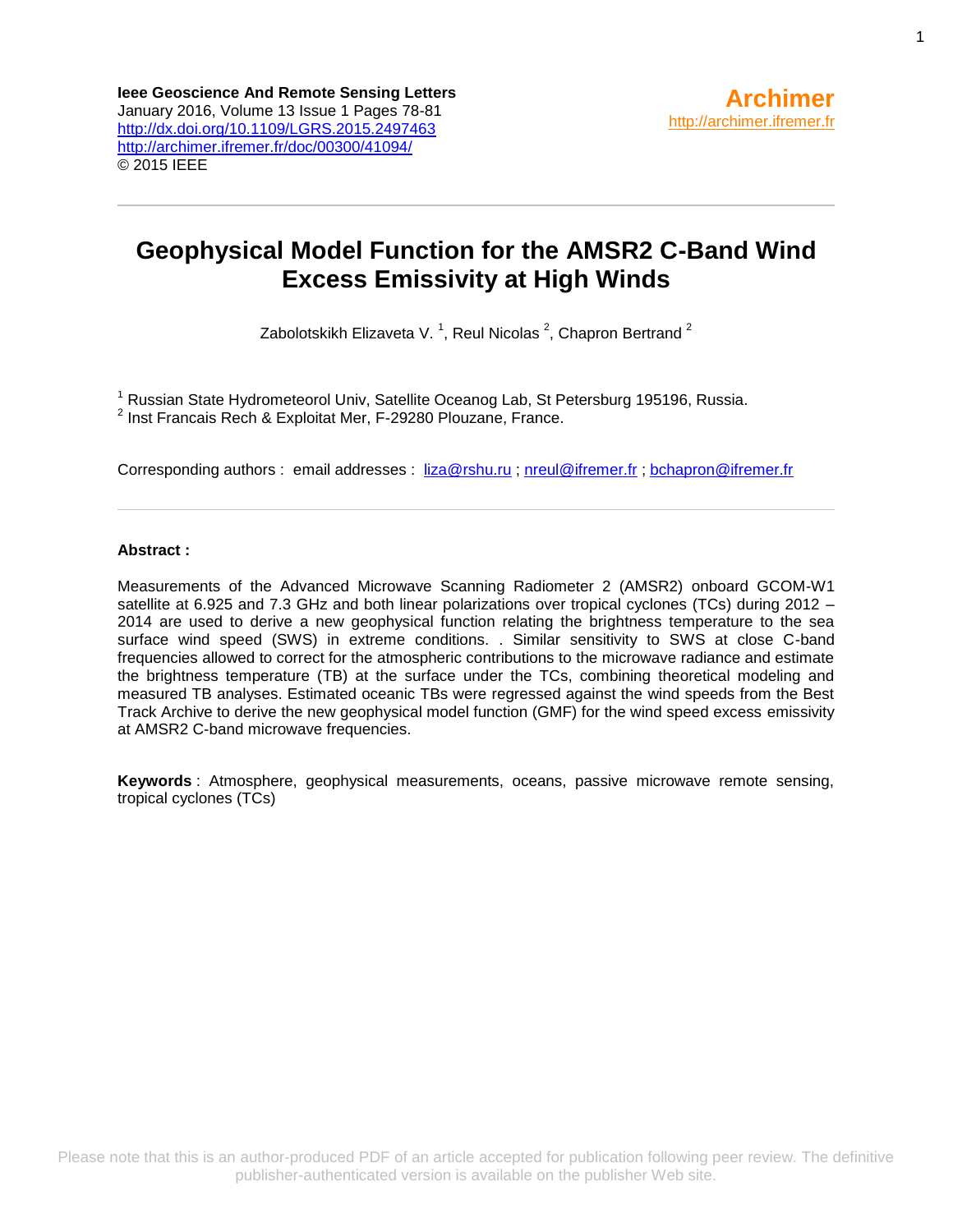# **1. INTRODUCTION**

Remotely sensed measurements from passive and active microwave instruments ensure global wind mapping capabilities. Active microwave co-polarized backscatter signals of currently operating instruments saturate under hurricane force winds [1] and are heavily affected in presence of high rain rates, ensuring an increasing role of microwave radiometry. As it has already long been established [2]–[4], whitecaps, streaks and various associated foam structures at the ocean surface significantly contribute to increase the microwave emissivity of the sea surface. This emissivity increase is observable even when a very small portion of the sea surface is covered by foam formations. Contrarily to scatterometer signal, the radiometric signal does not saturate at high winds providing the potential for foam property and surface wind speed retrievals using passive microwave observations [2], [5]–[7]. Moreover, the sensitivity of microwave brightness temperature tends even to increase for the winds above 15 m/s [8]–[10]. Nevertheless numerical estimations of the wind speed sensitivity at frequencies higher than L-band is essentially complicated by

the intervening atmosphere. At C- and higher frequency bands, atmospheric absorption, emission and scattering associated with high cloud liquid and ice water content and intense precipitations in tropical cyclones (TCs) have large impacts on the brightness temperatures. Intensive rains both shield the ocean surface and change the ocean surface emissivity in a complicated manner. This influence is hard to be theoretically modeled especially for such extreme events combining very high precipitation rate and hurricane-force winds. Whereas the microwave radiation at L-band is almost transparent to atmosphere with negligible impacts of precipitation and water clouds with respect to those reported at higher frequency bands, L-band ocean emissivity is less sensitive to sea surface state changes at high winds than at the higher C- and X-band microwave frequencies.

The new Japan passive microwave instrument Advanced Microwave Scanning Radiometer 2 (AMSR2), launched in May of 2012, has four C-band channels at the frequencies of 6.925 and 7.3 GHz. The two new C-band channel measurements, along with the other C- and X-band measurements may be explored to estimate the rain radiance and atmospheric transmittance at C-band, since the signal at close frequencies has similar sensitivity to the sea surface wind speed but differs in the sensitivity to rain. Such estimation can help in the separation of the ocean signal from the total brightness temperature and derivation of the geophysical model function (GMF) that relates the surface excess emissivity and wind speed at the AMSR2 C-band microwave frequencies. In this study this GMF is derived through analyses of AMSR2 brightness temperature (*TB*) fields over an ensemble of TCs and the use of a radiative transfer forward model of the  $T_B$ .

#### **2. METHODOLOGY**

Simulation of the microwave brightness temperatures over the oceans as functions of frequency  $[1]-[3]$  shows that at Cband frequencies the radiative transfer equation (RTE) of emission type is valid for the rainfall range up to 20 mm/h. In the simplified form, the RTE for the brightness temperature of the atmosphere – ocean system  $T_B$  can be written as:

$$
\cos \theta \cdot \frac{dT_B}{dz} = -\alpha(z)T_B + \alpha(z)T(z) \tag{1}
$$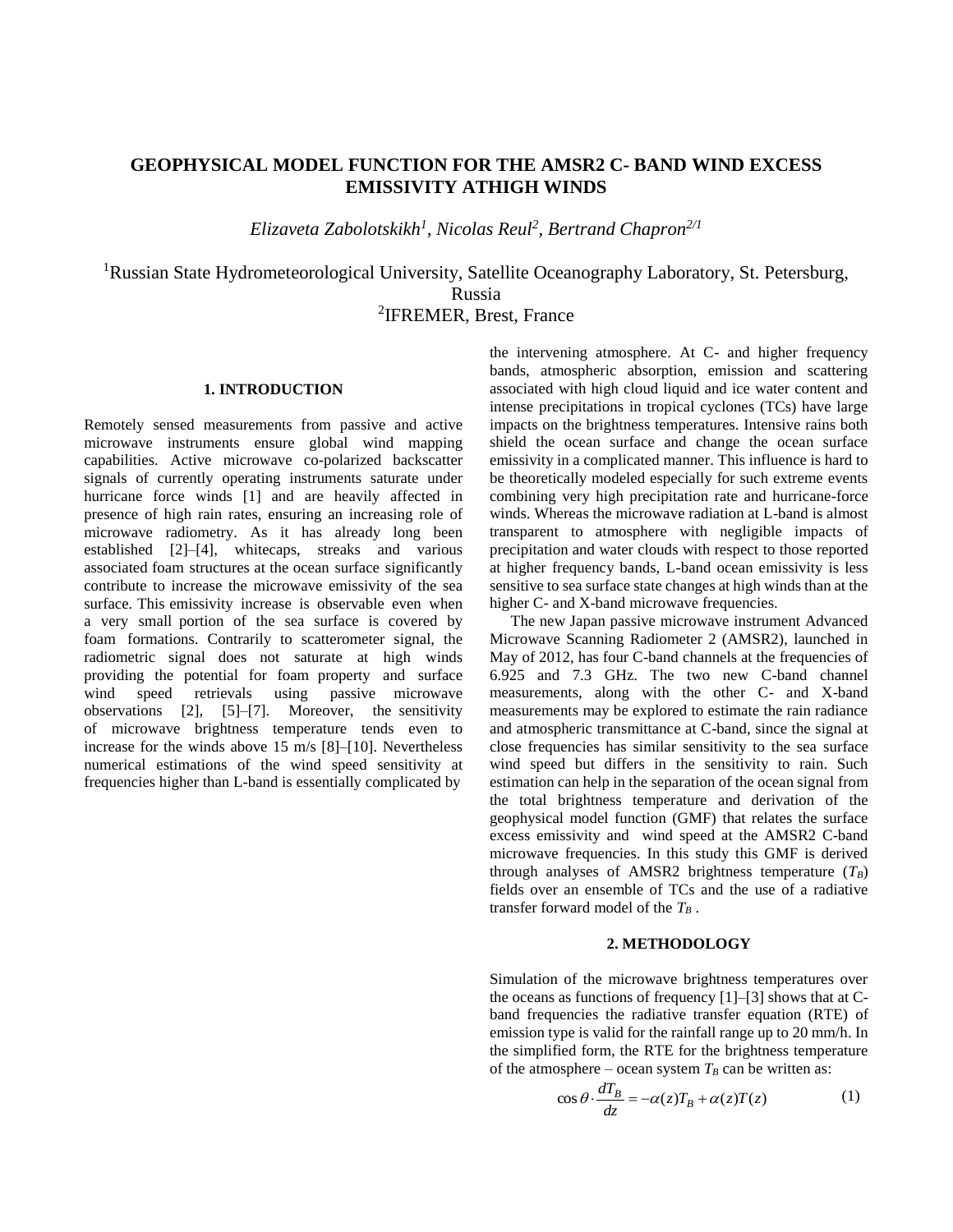This "absorption only" form of RTE, where the absorption coefficient  $\alpha_{\text{absorption}}$  is replaced by the total attenuation coefficient  $\alpha$ , accounts accurately for the negative effect of scattering and approximately for its positive effect due to the forward scattering [4]. Note that it does not account for the polarization effect of scattering which increases with rain rate.

The solution of the equation (1) can be written as:

$$
T_B = T_a + T_a \cdot (1 - \varepsilon) \cdot \exp(-\tau) + T_S \cdot \varepsilon \cdot \exp(-\tau)
$$
 (2)

Where  $T_a$  is the radiation of the atmosphere, which in  $(2)$ is supposed to be equal in its upwelling and downwelling parts [5];  $\varepsilon$  is the sea surface emissivity, strongly dependant on the sea surface wind speed,  $\tau$  is the atmospheric optical thickness and  $T<sub>S</sub>$  is the sea surface temperature (SST). The cosmic radiation is neglected in (2).

Expressing  $T_a$  as  $T_{\text{eff}} \tau$ , where  $T_{\text{eff}}$  is the effective atmospheric temperature we can further simplify (2) as:

$$
T_B = T_{\text{eff}} \cdot \tau + T_{\text{eff}} \cdot (1 - \varepsilon) \cdot (1 - \tau) + T_S \cdot \varepsilon \cdot (1 - \tau) \tag{3}
$$

The sea surface emissivity  $\varepsilon$  can be calculated through the following expression:

$$
\varepsilon = \frac{T_B - T_{\text{eff}} \cdot \tau \cdot (2 - \tau)}{T_S - T_{\text{eff}} \cdot \tau} \tag{4}
$$

Thus, knowing  $T_B$ ,  $T_S$ ,  $\tau$  and  $T_{\text{eff}}$ , we can calculate  $\varepsilon$  and relate it to the sea surface wind speed (SWS) to derive the geophysical model function (GMF) for wind speed dependency.

To parameterize *Teff*, we used numerical calculations of the atmospheric contribution to the brightness temperature. An input data set of about 7000 radiosounding profiles from the tropical radiosounding stations, complemented by the model profiles of liquid water content and rain rate was used. The clear sky atmospheric radiation was evaluated using widely used and intensively validated models - [6] for molecular oxygen and [7] for water vapor absorption. Liquid water content absorption and rain rate attenuation were calculated using parameterization of [6]. Fig. 1 shows the dependency of  $T_a$  on  $\tau_{6.9}$  at 6.9 GHz for the whole data set of the atmospheric parameter profiles. With some degree of accuracy we can define  $T_{\text{eff}}$  as a constant of 260 K in (4). Numerical calculations also allow to express the atmospheric attenuation at 6.9 GHz as  $0.87 \cdot \tau_{10.65}$ . The atmospheric attenuation at 10.65 GHz can be presented as a sum of the atmospheric absorption  $\tau_0$  of the system without rain, which can be estimated using the approach described in [8], and the attenuation of rain  $\tau_R$ :

$$
\tau_R = 0.0038 \cdot T_R \tag{5}
$$



Fig. 1.Atmospheric brightness temperature *T<sup>a</sup>* at 6.9 GHz as a function of the total atmospheric absorption  $\cdot \tau_{6.9}$ .

The equation (5) is the regression result of the numerical simulations, where  $T_R$  presents the rain brightness temperature. In turn,  $T_R$  can be separated from the brightness temperature of the atmosphere – ocean system encountered over a TC, using the method developed in [9]. Thus, reformulating (4) in terms of the brightness temperature functions we can write:

$$
\varepsilon_{6.9} = \frac{T_{B6.9} - 260 \cdot 0.87 \cdot \tau_{10.65} \cdot (2 - 0.87 \cdot \tau_{10.65})}{T_S - 260 \cdot 0.87 \cdot \tau_{10.65}}
$$
(6)

where

$$
\tau_{10.65} = \tau_0 + 0.0038 \cdot T_R \tag{7}
$$

Using AMSR2 measurements as input and applying formulas (7) and (6), we calculated the ocean emissivity  $\varepsilon$  at 6.9 GHz at both horizontal and vertical polarization.  $\tau_0$  was calculated using the measurements at 10.65, 18.7 and 23.8 GHz at both horizontal and vertical polarizations and the Neural Network (NN) algorithm described in [8] was applied.  $T_R$  was calculated using the differences in measurements between C- and X-band channels at vertical polarization as described in [9]. An independent satellite product described hereafter was used as a source for the sea surface temperature data.

### **3. DATA**

The Tropical Cyclone information (Best Track Data) for 2012 – 2014 (years of AMSR2 available data) was downloaded from the National Hurricane Center (NHC) for the North Atlantic and Northeast Pacific TCs and from the Japan Meteorological Agency (JMA) (Regional Specialized Meteorological Center (RSMC) Tokyo - Typhoon Center) for the Northwest TCs.

AMSR2 Level 1B swath brightness temperature data were downloaded from the GCOM-W1 Data Providing service, Japan Aerospace Exploration Agency. AMSR2 Level 1B *T<sup>B</sup>*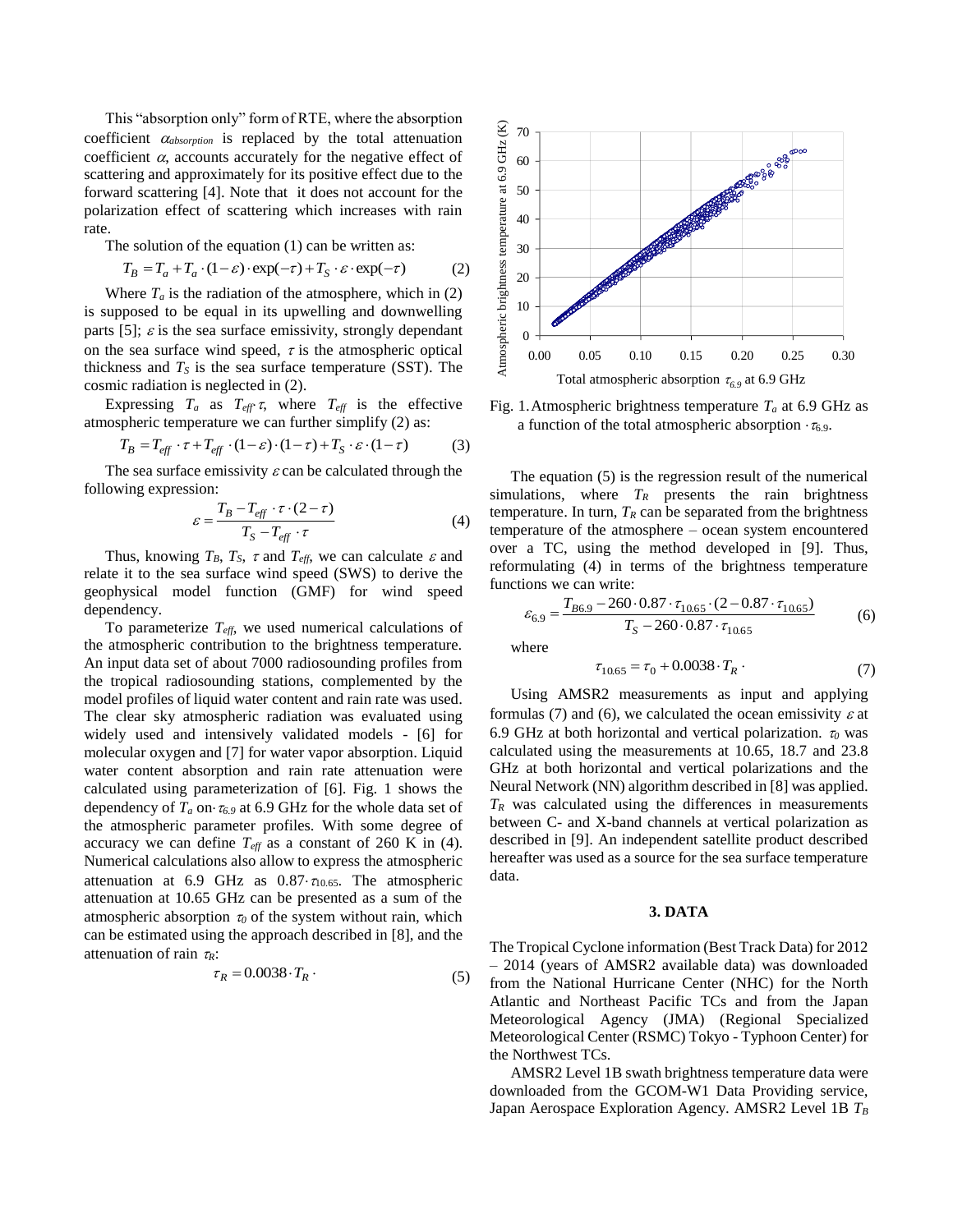data at C- and X-band channels are provided on the same irregular grid of 10 km $\times$ 10 km [10], which simplifies the use of the data at different channels in the equations for the ocean emission calculations.

We used the 9 km microwave plus infrared (MW IR) Optimally Interpolated (OI) SST product downloaded from the Remote Sensing Systems web site to characterize the fields of sea surface temperature *TS*. ().

For the numerical calculations which allowed to parameterize  $T_a = 260 \cdot \tau_{6.9}$ ,  $\tau_{6.9} = 0.87 \cdot \tau_{10.65}$  and  $\tau_R = 0.0038 \cdot T_R$ we used the data set of about 7000 radiosounding profiles of air temperature, humidity and pressure from the tropical weather stations, collected by the University of Wyoming. This data set consists in cloud liquid water content profiles, modeled in accordance with [11]. For those data which exhibited modeled total liquid water content less than  $0.3 \text{ kg/m}^2$ , we assumed an absence of rain drops. For cloudy conditions, characterized bytotal liquid water content exceeding  $0.3 \text{ kg/m}^2$ , uniformly distributing point rain rates were added randomly with rain rate (RR) from 0 up to 20 mm/h within the rain depth of 0.5-4.5 km, function ofthe humidity and temperature profiles.

#### **4. RESULTS**

Using AMSR2 measurements, SST OI MW\_IR product and the equations provided above, we estimated the ocean emissivity  $\varepsilon$  at 6.9 GHz at both horizontal and vertical polarization The fields of the ocean emissivity  $\varepsilon$  at 6.9 GHz at both horizontal and vertical polarization were built for 110 North Atlantic and North Pacific TCs intercepted by AMSR2 swath over the period 2012-2014. About 600 full intercepts were analyzed to match the maximum values of  $\varepsilon$  over the TCs with the maximum 1-minute sustained surface wind speed estimates from the Best Track Archives, downscaled to 10-minute winds to correspond to the AMSR2 spatial resolution. Obtained provided The new GMF at both vertical and horizontal polarization for the microwave C-band emission at high winds in Tropical Cyclones.was then obtained by relating  $\varepsilon_{max}$  at 6.9 GHz and the maximum sustained wind  $\text{SWS}_{\text{max}}$ 

An example of the fields of the calculated ocean radiances at 6.9 GHz, horizontal polarization  $\Delta T_{Bocean}^H = \varepsilon^H \cdot T_S$  and at 6.9 GHz, vertical polarization  $\Delta T_{Bocean}^V = \varepsilon^V \cdot T_S$  over the Typhoon Danas in the West Pacific Ocean on 7 October 2013 at  $\sim$  17:00 UTC are presented in Fig. 2. The coordinate system is linked to the center of the cyclone, the vertical axis corresponds to the storm translation movement direction, and the distances are given in km from the center of the cyclone. The masked (white) pixels in the Fig. 2 indicate land and coastal zones



Fig. 2. The fields of the calculated ocean radiances at (a) 6.9 GHz, horizontal polarization  $\Delta T_{Bocean}$ <sup>H</sup>, and (b) at 6.9 GHz, vertical polarization  $\Delta T_{Bocean}$ <sup>V</sup> over the Tropical Cyclone Danas in the West Pacific Ocean on 7 October 2013 at ~ 17:00 UTC.

For that particular example, the maximum values of the wind-induced excess brightness temperature were of  $\Delta T_{Bocean}$ <sup>*H*</sup> = 108 Kand  $\Delta T_{Bocean}$ <sup>*V*</sup> = 185 K in H and V polarization, respectively. The surface temperature was  $T<sub>S</sub>$  = 295 K and the maximum value of 1-minute wind speed, taken from the Best Track Data archive of JMA (http://agora.ex.nii.ac.jp/digital-typhoon), is reported to be 40

m/s at 18:00 UTC which corresponds to 37.2 m/s of 10 minute wind. Therefore, for  $\varepsilon^H$  at 37.2 m/s we have the value of  $108/295 = 0.37$ , for  $\varepsilon^V$  at 37.2 m/s we have the value of  $185/295 = 0.63$ .

The derived ocean emissivities at 6.9 GHz at horizontal and vertical polarizations following such methodology for about 600 AMSR2 intercepts of North Atlantic and North